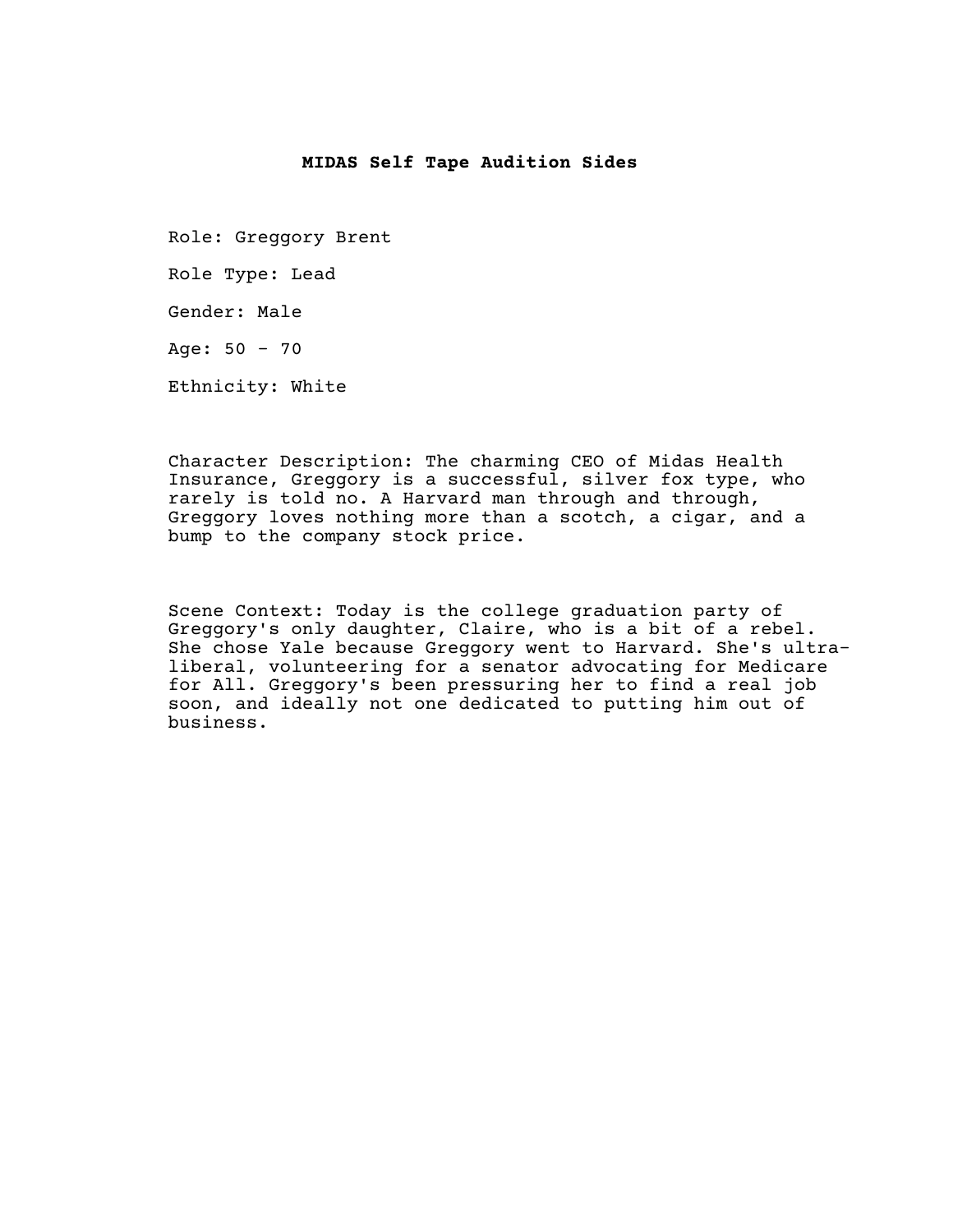## **INT. BRENT FAMILY MANSION - STAIRCASE - DAY**

As Claire leads Ricky (drink in hand) up the winding staircase, GREGGORY, Claire's dad, 55, is on his way down.

> GREGGORY Where are you guys headed?

> > CLAIRE

Uh, I was just giving Ricky a tour. By the way, Dad, this is Ricky, Ricky, this is my dad.

GREGGORY Nice to meet you, Ricky.

They shake hands. Beat.

CLAIRE Ricky actually just graduated from Harvard.

GREGGORY No kidding! I was class of '87!

RICKY Oh. Really. At Harvard?

Greggory nods.

GREGGORY What was your major?

RICKY My major? My major was Healthcare Administration.

GREGGORY I didn't know we had a Healthcare Administration major.

RICKY

Yeah, it's a pretty new one. Merging Healthcare, and you know, the Pre-Med track, with Administration. You take classes in both.

GREGGORY I'm not sure if Claire told you, but I'm CEO of Midas. Health Insurance.

Ricky is taken aback. Claire rolls her eyes.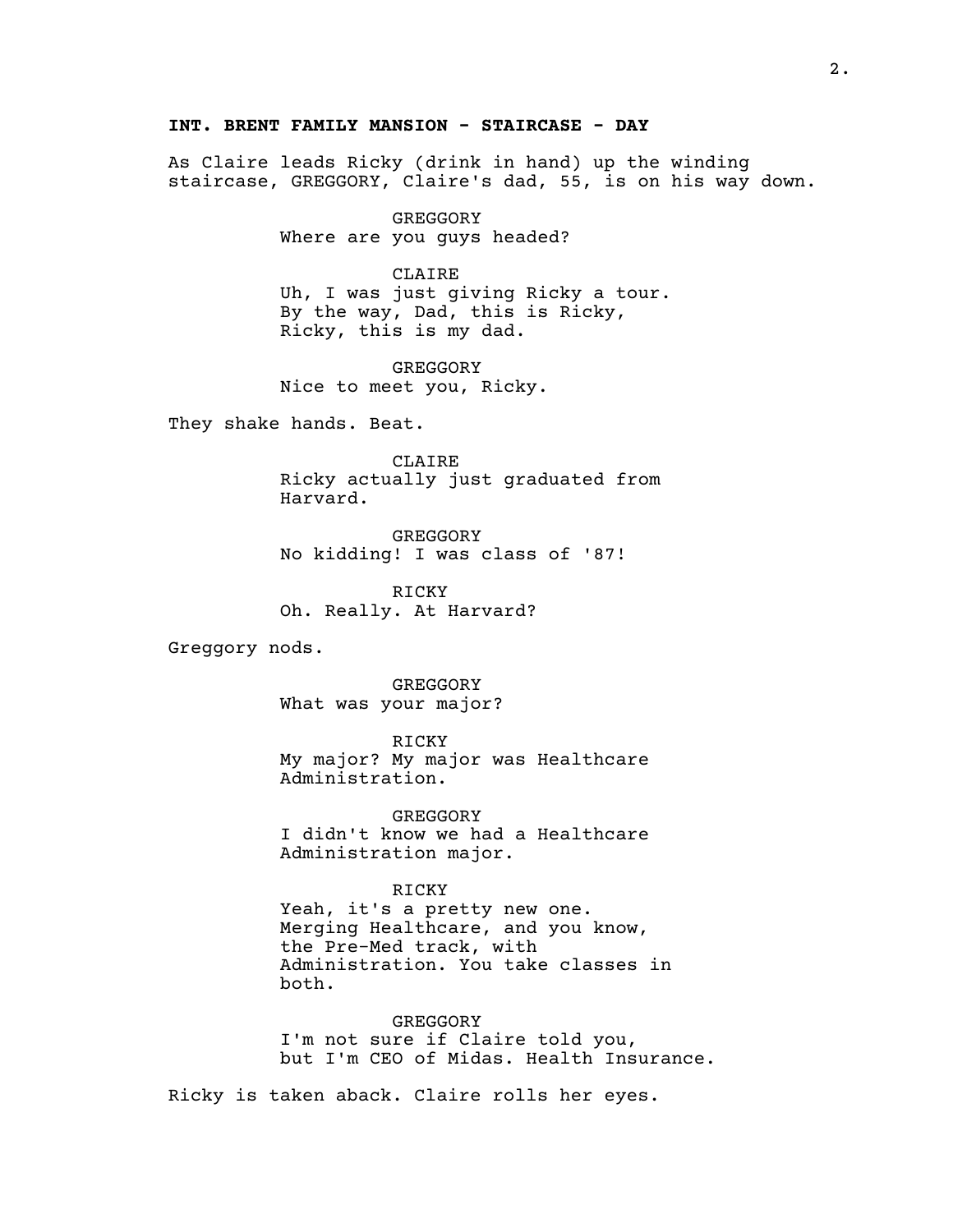RICKY My mom... actually used to work there.

GREGGORY Used to? I hope I didn't fire her.

Greggory chuckles.

RICKY No she... passed away.

Greggory immediately adopts a more solemn tone.

GREGGORY Oh, I'm so sorry to hear that. What was her name?

RICKY Uh, Mia. Mia Perez.

Greggory pretends to rack his brain.

GREGGORY I think I remember her. She was absolutely incredible.

Ricky nods. Beat.

GREGGORY Do you have a job lined up?

Claire sighs.

RICKY I appreciate it, but I do, actually. I'm an entrepreneur.

GREGGORY In Healthcare?

RICKY And administration.

Beat.

GREGGORY Look, Ricky, can I give you some unsolicited advice?

Ricky nods.